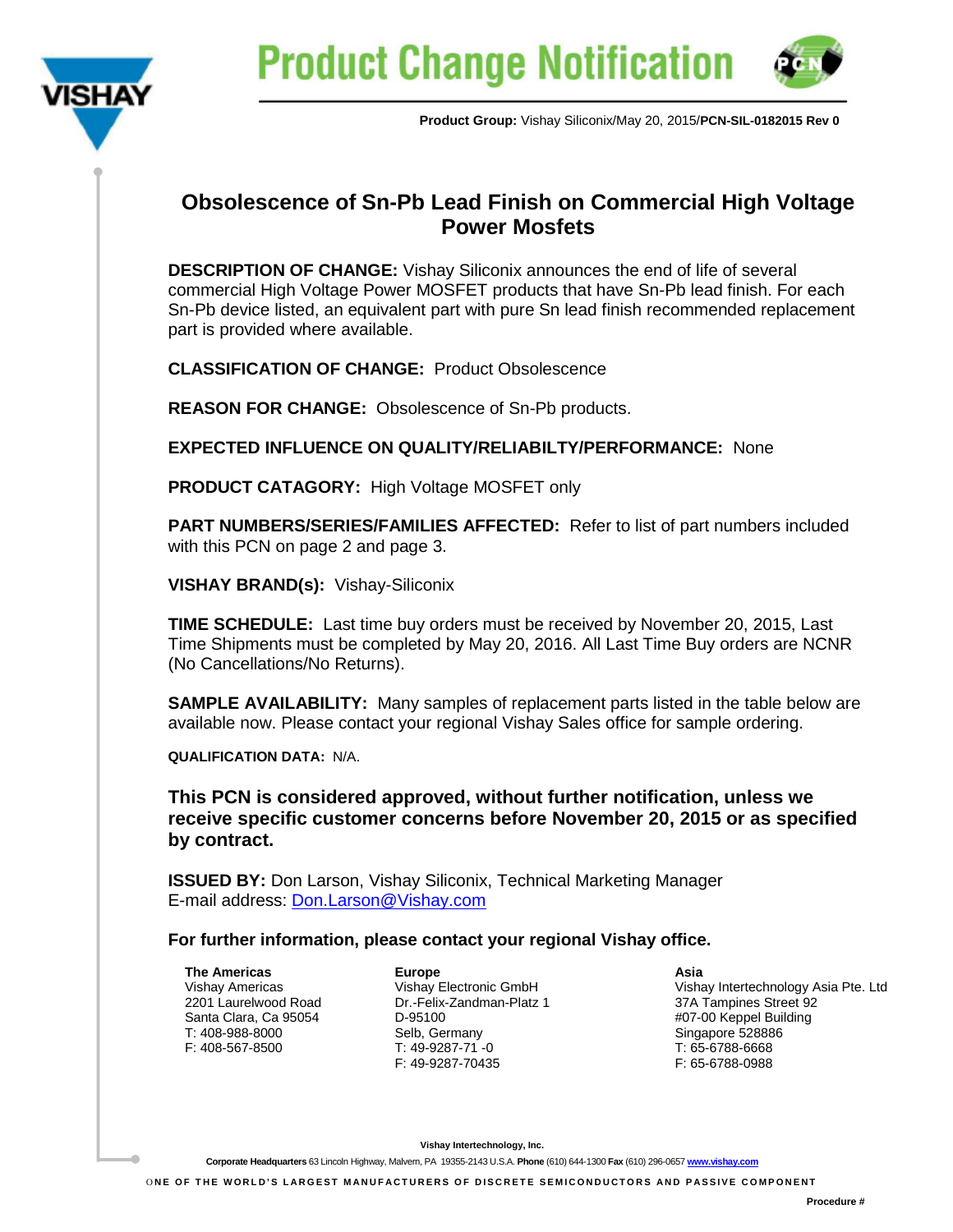



**Product Group:** Vishay Siliconix/May 20, 2015/**PCN-SIL-0182015 Rev 0**

## PCN-0182015 Parts List

| <b>Part Number</b> | Recommended                       | <b>Part Number</b> | Recommended           |  |
|--------------------|-----------------------------------|--------------------|-----------------------|--|
|                    | Replacement                       |                    | Replacement           |  |
|                    | <b>TO-220</b><br>$TO-220$ (con't) |                    |                       |  |
| 94-2608            | 94-2608PBF                        | IRFB11N50A         | IRFB11N50APBF         |  |
| <b>IRF510</b>      | IRF510PBF                         | IRFB9N60A          | IRFB9N60APBF          |  |
| <b>IRF520</b>      | IRF520PBF                         | IRFBC20            | IRFBC20PBF            |  |
| <b>IRF530</b>      | IRF530PBF                         | IRFBC30            | <b>IRFBC30PBF</b>     |  |
| <b>IRF540</b>      | IRF540PBF                         | IRFBC30A           | IRFBC30APBF           |  |
| <b>IRF610</b>      | IRF610PBF                         | IRFBC40            | IRFBC40PBF            |  |
| <b>IRF620</b>      | IRF620PBF                         | IRFBE30            | IRFBE30PBF            |  |
| <b>IRF630</b>      | IRF630PBF                         | IRFBF20            | IRFBF20PBF            |  |
| <b>IRF640</b>      | IRF640PBF                         | IRFBG30            | IRFBG30PBF            |  |
| <b>IRF644</b>      | IRF644PBF                         | IRFZ14             | IRFZ14PBF             |  |
| <b>IRF710</b>      | IRF710PBF                         | IRFZ24             | IRFZ24PBF             |  |
| <b>IRF720</b>      | IRF720PBF                         | IRFZ30             | IRFZ30PBF             |  |
| <b>IRF730</b>      | IRF730PBF                         | IRFZ34             | IRFZ34PBF             |  |
| <b>IRF740</b>      | IRF740PBF                         | IRFZ40             | IRFZ40PBF             |  |
| <b>IRF740A</b>     | IRF740APBF                        | IRFZ44             | IRFZ44PBF             |  |
| <b>IRF820</b>      | IRF820PBF                         | <b>IRL510</b>      | IRL510PBF             |  |
| <b>IRF830</b>      | IRF830PBF                         | <b>IRL520</b>      | IRL520PBF             |  |
| <b>IRF840</b>      | IRF840PBF                         | <b>IRL530</b>      | IRL530PBF             |  |
| <b>IRF840A</b>     | IRF840APBF                        | <b>IRL540</b>      | IRL540PBF             |  |
| <b>IRF9510</b>     | IRF9510PBF                        | <b>IRL620</b>      | IRL620PBF             |  |
| <b>IRF9520</b>     | IRF9520PBF                        | <b>IRL630</b>      | IRL630PBF             |  |
| <b>IRF9530</b>     | IRF9530PBF                        | <b>IRL640</b>      | IRL640PBF             |  |
| <b>IRF9540</b>     | IRF9540PBF                        | IRLZ14             | <b>IRLZ14PBF</b>      |  |
| <b>IRF9610</b>     | IRF9610PBF                        | IRLZ34             | <b>IRLZ34PBF</b>      |  |
| <b>IRF9620</b>     | IRF9620PBF                        | IRLZ44             | <b>IRLZ44PBF</b>      |  |
| <b>IRF9630</b>     | IRF9630PBF                        |                    | <b>TO-220 FullPak</b> |  |
| <b>IRF9640</b>     | IRF9640PBF                        | 94-4017            | IRFI644GPBF           |  |
| <b>IRF9Z30</b>     | IRF9Z30PBF                        | <b>IRFI510G</b>    | IRFI510GPBF           |  |
| <b>IRF9Z34</b>     | IRF9Z34PBF                        |                    |                       |  |

**Corporate Headquarters** 63 Lincoln Highway, Malvern, PA 19355-2143 U.S.A. **Phone** (610) 644-1300 **Fax** (610) 296-0657 **[www.vishay.com](http://www.vishay.com/)**

ONE OF THE WORLD'S LARGEST MANUFACTURERS OF DISCRETE SEMICONDUCTORS AND PASSIVE COMPONENT